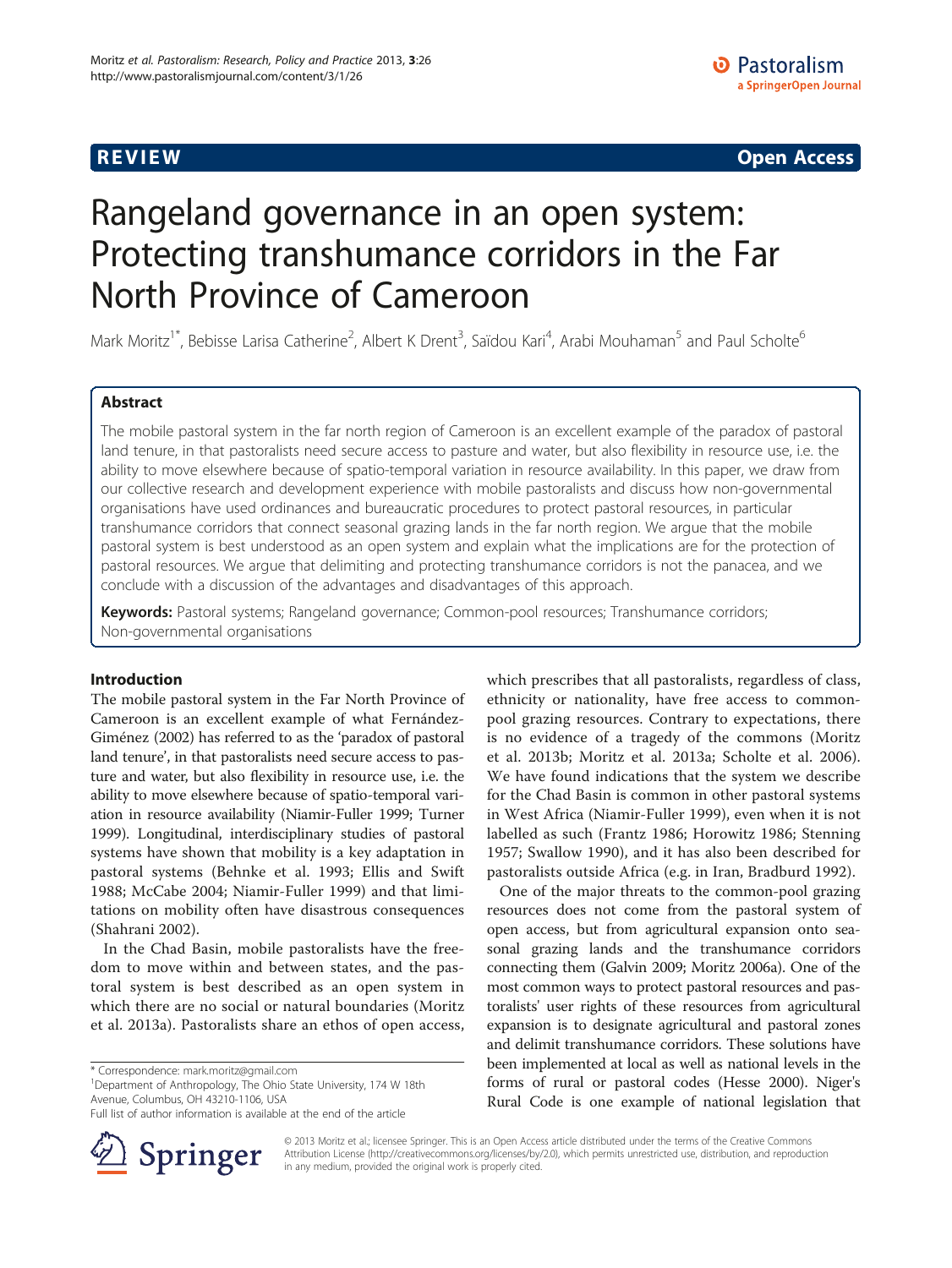formally secured existing corridors and recognised pastoralists' user rights of grazing resources (IUCN [2011](#page-8-0)). While the focus in the literature has been on problems of implementation and governance of these rural codes (Flintan [2012;](#page-8-0) Hesse [2000](#page-8-0); Tielkes et al. [2001](#page-9-0)), there has been less discussion of the conflict between the flexibility and openness of the pastoral system and the fixing and delimitation of resources and resource use through the delimitation of pastoral zones and transhumance corridors. In his discussion of governance of rangelands in West Africa, Turner ([1999](#page-9-0)), however, has argued that there is a risk in formalising pastoral tenure institutions into rural codes where flexibility is more appropriate in terms of managing access to common-pool grazing resources in situations where there is considerable spatiotemporal variation in the distribution of these resources. The danger is that if tenure institutions become more formal and rigid, it will limit mobility with potentially negative consequences for the resilience of the socialecological system.

Here we discuss the conceptual framework of open systems that we have used to describe and explain the pastoral management of open access to common-pool grazing resources (Moritz et al. [2013a\)](#page-8-0) and its implications for the governance of rangelands and pastoral infrastructure in West Africa and beyond, with a particular focus on the protection of transhumance corridors that allow mobile pastoralists to move between seasonal grazing areas.

We have been conducting research on different pastoral systems in the Chad Basin for the last 20 years (Moritz [2008;](#page-8-0) Moritz et al. [2013a](#page-8-0); Moritz et al. [2010;](#page-8-0) Scholte et al. [2006\)](#page-9-0), and our discussion here draws from our involvement in pastoral development in the far north region in different capacities. Two of the authors worked for the Waza Logone Project in the 1990s (PS, SK), two others are currently members of Centre d'Appui à la Recherche et au Pastoralisme (CARPA) (SK, AM), one studied the process of delimiting the transhumance corridor as an intern at CARPA (BLC), and two others have studied different pastoral systems in the Far North Province, including pastoral development (MM, AD).

# Study area

# Mobile pastoralists in the Far North Province of Cameroon

The Far North Province of Cameroon has one of the highest population densities in the country and is characterised by a great diversity in ethno-linguistic groups and a mosaic of different agricultural and pastoral systems, which have been integrated at the household, community and regional level for centuries (Moritz [2010](#page-8-0); Seignobos and Iyébi-Mandjek [2000](#page-9-0)). One could describe the grazing lands as fragmented (Galvin et al. [2008](#page-8-0)), but the grazing lands have historically

always been part of a mosaic of different forms of land use in the far north region (Seignobos and Iyébi-Mandjek [2000\)](#page-9-0). Moreover, there is considerable spatial variation in population densities and forms of land use (see also Raynaut [2001\)](#page-8-0). Pastoralists have been able to exploit common-pool grazing resources across the region by using transhumance corridors to move between areas with lower population densities, including the key resource area of the Logone floodplain. However, in the last decades, there has been increasing pressure on grazing lands as well as on the corridors linking the seasonal grazing areas due to demographic pressures and economic development (Moritz [2008](#page-8-0)).

The cattle population in the Far North Province is significant and has been estimated at 2.1 million and the small stock population at 2.8 million (Ziébé et al. [2005](#page-9-0)). Animal husbandry provides subsistence and a significant source of income for a large part of the rural population, including peri-urban pastoralists, agro-pastoralists and mobile pastoralists (Moritz [2012](#page-8-0)). The population of mobile pastoralists consists of different groups of Suwa Arabs and FulBe, in which the latter consists of different sub-ethnic groups like the Jamaare, Mare, Uuda, Alijam, Adanko and Anagamba, which are more or less endogamous and have their own dialect, cattle breed, house types and marriage system. Pastoralists in the region have been incorporated in the market economy for centuries and are linked to extensive livestock trade networks that cross the Chad Basin (Kerven [1992](#page-8-0); Moritz [2003](#page-8-0)). However, pastoral systems have remained primarily subsistence-orientated rather than capitalist-orientated. Pastoralists sell animals when they have a need; their production goal is not to maximise profits (Moritz [2012\)](#page-8-0).

Pastoral mobility is driven by seasonal variations in rainfall, which results in spatio-temporal variation in pastoral resources: forage and water. FulBe pastoralists in the far north region talk about four distinct seasons when they discuss their mobility patterns. The rainy season (duumol) runs from July through September with the main rains in July and August (loDDo). It is followed by the cold dry season (daBBunde) from October to January and the hot dry season (ceedu) from March to May. June is a transition season (seeto) from dry to rainy season. One of the key resource areas in the region is the Logone floodplain (Scholte and Brouwer [2008](#page-8-0)), called Yaayre in Fulfulde, which is flooded by the Logone River and its branches from September until November (see Figure [1](#page-3-0)). After the water recedes in December, thousands of Arab and FulBe pastoralists from Cameroon, Nigeria and Niger move with more than 200,000 cattle into the floodplain, making it one of the most important dry season grazing lands in the Chad Basin (Seignobos and Iyébi-Mandjek [2000\)](#page-9-0). Many pastoralists remain there until the start of the rainy season, while most move either further north into the floodplain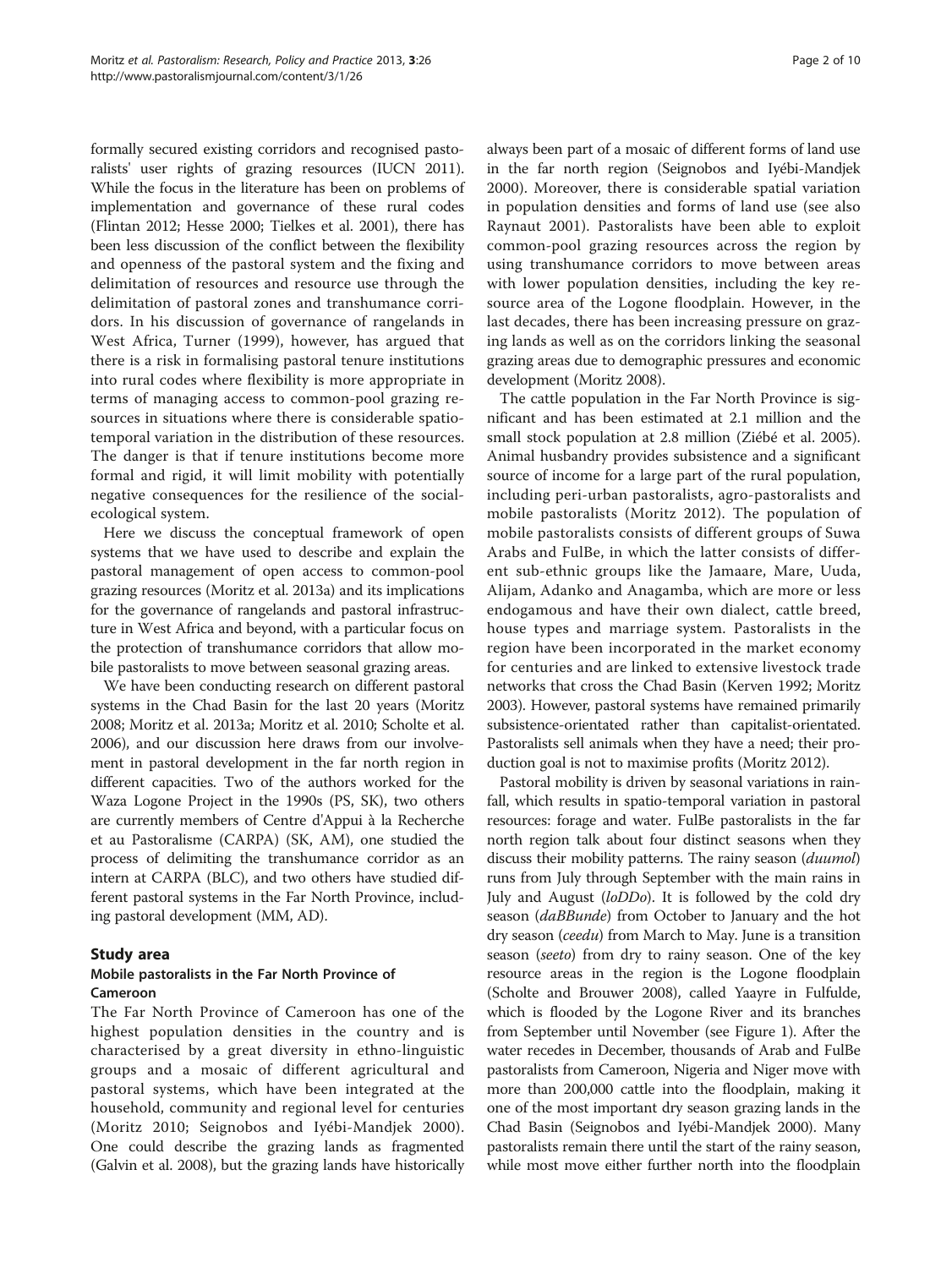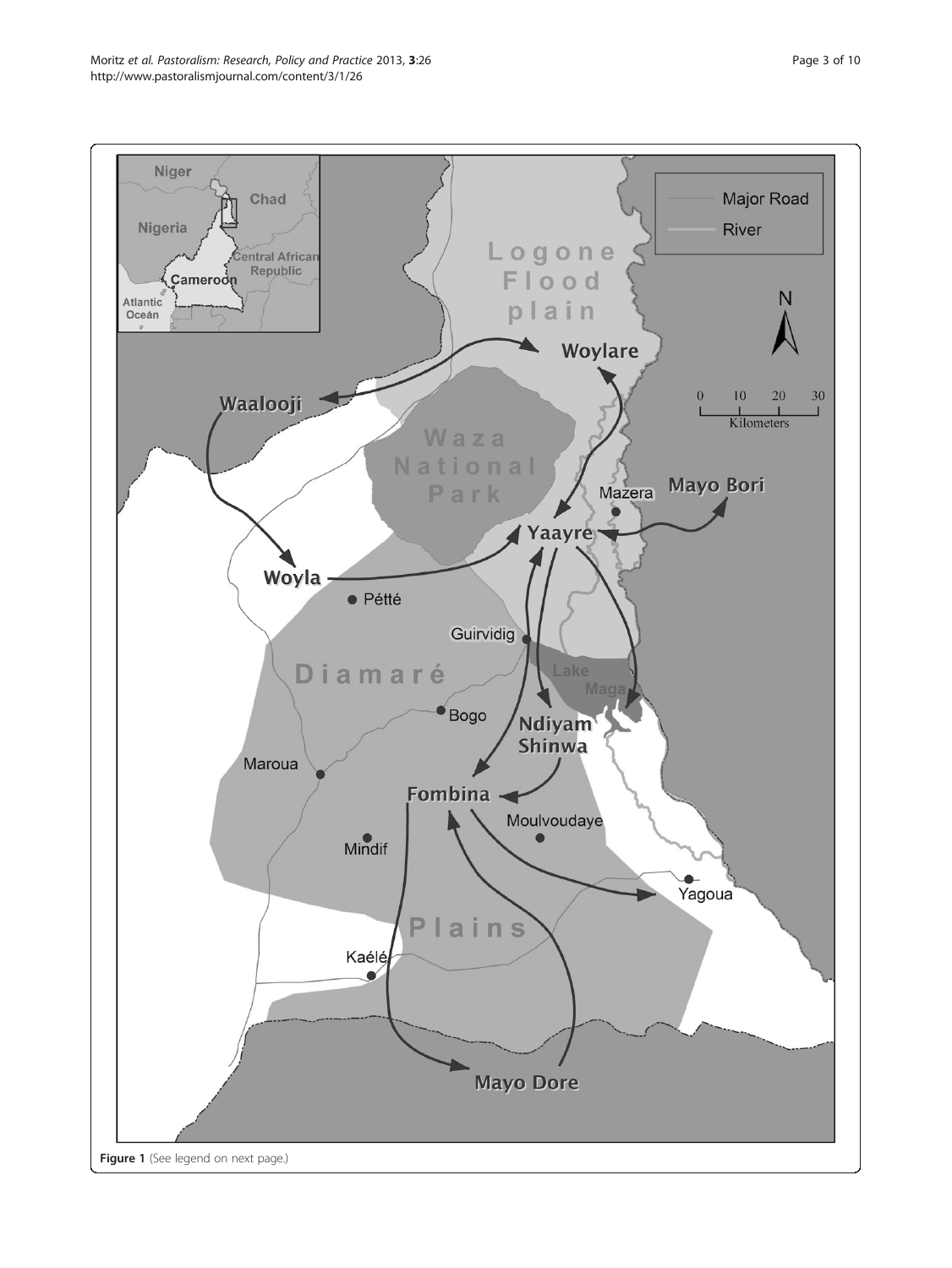#### <span id="page-3-0"></span>(See figure on previous page.)

Figure 1 The Far North Province of Cameroon. The arrows broadly indicate the general direction of the transhumance orbits of mobile pastoralists in our study area of the Logone floodplain and the Diamaré Plains. There are currently no maps showing the pastoral infrastructure of campsites, watering points and transhumance corridors (even though they are visible on satellite images, including Google Earth).

or south to the grazing lands that surround Lake Maga. Pastoralists find nutritious regrowth and surface water in the floodplain far into the dry season, when surrounding pastures have dried up. At the start of the rainy season, pastoralists return to the higher elevated dunes of the Diamaré or their respective countries. In the far north region, there is an extensive network of 'invisible' pastoral infrastructure that includes campsites, watering points and transhumance corridors and allows mobile pastoralists to exploit the spatio-temporal variation in resources.

### Pastoral infrastructure

Pastoral infrastructure is critical for supporting pastoral mobility in this open system, in particular transhumance corridors that allow pastoralists to move between seasonal grazing areas and exploit the spatio-temporal variation in forage throughout the Chad Basin. However, one of the problems is that the infrastructure of mobile pastoralists is often invisible because they do not remain in one location throughout the year and do not leave many traces. For example, despite decades of geographic research (Boutrais [1984;](#page-8-0) Frechou [1966;](#page-8-0) Seignobos and Iyébi-Mandjek [2000](#page-9-0)), there are no traces of mobile pastoralists on maps or atlases. Instead their movements are indicated with broad arrows (as in the example in Figure 1). This invisibility is problematic because the existing pastoral infrastructure is often not recognised or protected, which allows farmers to convert campsites and transhumance routes into fields.

As part of a longitudinal, interdisciplinary study that examines how mobile pastoralists manage common-pool grazing resources, we have used GPS/GIS technology to document pastoral mobility as well as the infrastructure used to move within and between seasonal grazing areas, such as campsites, watering points and transhumance corridors (Moritz et al. [2010](#page-8-0)).

# **Campsites**

Mobile pastoralists often return to the same campsite in a particular seasonal grazing area year after year. They set up their houses and corrals in these sites and their herds forage the surrounding pastures. The campsites are often slightly elevated and cleared from vegetation to protect humans and animals and close to a permanent water source for the young calves that stay behind in the camp during the day. Because pastoralists return to the same campsites over the years, cattle dung accumulates in the corrals, which makes them attractive sites for farmers who seek to clear new fields for their crops. There are two kinds of campsites: transit and sojourn campsites. Transit campsites are found along transhumance corridors and used to move from one seasonal grazing area to another. Pastoralists only stay for one to three days in these campsites. Sojourn campsites are located in seasonal grazing areas and pastoralists spend up to three to six months in

#### Watering points

these sites.

Access to water is critical for livestock in the dry season in arid and semi-arid rangelands. In the floodplain, most watering places are natural and thus open for all - rivers, depressions, lakes - and located throughout the floodplain, while the artificial lakes dug by the Lake Chad Basin Commission (LCBC) are explicitly open for all pastoralists from the member states (Moritz et al. [2013a](#page-8-0)). During the rainy season when mobile pastoralists are outside the floodplain, they find water in small, natural ponds throughout their grazing areas.

# Transhumance corridors

When mobile pastoralists move with their animals to the Logone floodplain in October, they use a network of transhumance corridors that connect their rainy season grazing areas in the Diamaré to the dry season grazing areas of the floodplain (see Figure 1). Along these corridors, there are watering points and transit campsites where pastoralists stay overnight for a day or two before they move on. The corridors transect densely populated agricultural areas, and one of the main threats to pastoral mobility has been the expansion of agricultural fields onto these corridors.

These campsites, watering points and transhumance corridors are critical for sustainable management of rangelands because they allow pastoralists to move between and camp within seasonal grazing areas in the far north region of Cameroon as well as the larger Chad Basin. Below we will discuss how development organisations have attempted to delimit and protect these infrastructures in the far north region of Cameroon. But first we will describe pastoralists' use of these infrastructures and how they support the open pastoral system in the Chad Basin.

### Open access, open systems in the Chad basin

Mobile pastoralists in the region share a strong ethos of open access to common-pool grazing resources. They believe that every pastoralist has the same rights to use grazing lands, regardless of ethnicity, nationality, seniority or socio-economic status. Pastoralists emphatically argue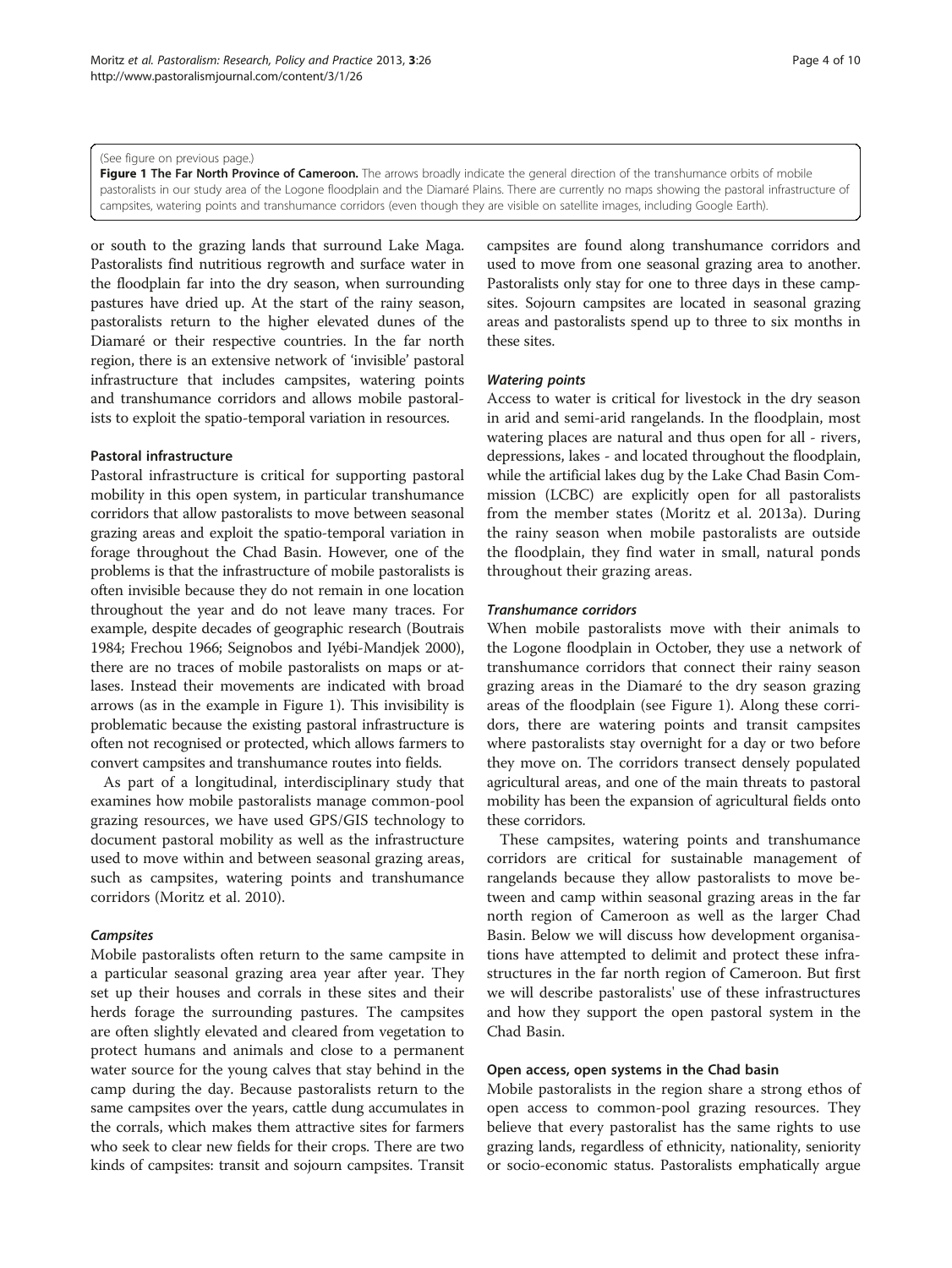that access is free and open for everyone; it does not matter whether pastoralists are coming from Cameroon or Nigeria, whether they are newcomers or old-timers or whether they are FulBe or Arab. When asked about open access, pastoralists would say as a matter of fact, *na'i non*, naa yimBe 'it's [about] cattle, not [about] people', or nagge nyaamataa nagge 'cattle do not eat [other] cattle', meaning all cattle are equal and have equal access to the pastures (Moritz et al. [2013a\)](#page-8-0). For mobile pastoralists, keeping cattle is not only a way of making a living and a way of life, but one could argue that cattle are life because without them people cannot live as pastoralists. In this sense, to deny cattle access to grazing resources is to deny pastoralists life. This ethos of open access, which is shared among all mobile pastoralists in our study area, including absentee owners and their hired herders, informs how pastoralists coordinate their movements and use of common-pool grazing resources (Moritz et al. [2013a\)](#page-8-0).

Although pastoralists gain customary rights over campsites after two or three years of consecutive seasonal occupation, these rights do not give pastoralists exclusive access over the common-pool grazing resources surrounding the campsite. Thus, access to grazing lands is open, even when pastoralists have customary rights to campsites within these grazing lands. No one is obliged to ask for permission from traditional or governmental authorities or other pastoralists to set up camp near established campsites. This applies to all pastoralists, including newcomers from other groups or countries. Pastoralists may ask fellow pastoralists whether they can set up camp close by, but this request cannot be refused. Moreover, many pastoralists do not ask out of principle or inform their neighbours about site decisions, not even when they set up camp 250 m from another campsite. These rules are not limited to the floodplain; they also apply to the rainy season grazing areas in the Diamaré.

We have referred to this system as management of open access (Moritz et al. [2013a\)](#page-8-0), which we argue is not an oxymoron because there are clear rules about who has access to the common-pool grazing resources (all pastoralists) and who can be excluded (no one). The rules are reaffirmed in everyday practice every time pastoralists set up camps in new sites without asking. The ethos and practice of open access is a form of everyday management that regulates the use of common-pool resources in that there are two important outcomes: the emergence of an ideal-free-like distribution of mobile pastoralists in which the distribution of grazing pressure matches the distribution of grazing resources (Moritz et al. [2013b;](#page-8-0) Moritz et al. [2013c\)](#page-8-0) and the lack of major conflict among pastoralists (Scholte et al. [2006](#page-9-0)). These outcomes require the everyday commitment of pastoralists to the ethos and practice of open access. Pastoralists themselves talk about open access not in terms of an

absence of rules but in terms of rights for all. Moreover, these rules are meaningful to mobile pastoralists - without access to common-pool grazing resources, they cannot survive in this semi-arid environment (Moritz et al. [2013a](#page-8-0)).

In addition, the pastoral system in the far north region is also an open system in the sense that there are no social or ethnic boundaries. All who are committed to mobile pastoralism, in which the needs of animals are central, are members of the user group. And while there are distinct ethnic groups among pastoralists, these groups are not territorial, and the ethnic boundaries are permeable as people 'enter' ethnic groups that they share transhumance routes with (see also Bradburd [1992\)](#page-8-0).

# Legal and institutional context of rangeland governance

Central governments in the Chad Basin have generally been supportive of pastoralists' mobility and have guaranteed their open access to common-pool grazing resources. First, current laws support open access to common-pool grazing resources. Second, national and international policies protect transhumance corridors that allow pastoralists to move between seasonal grazing areas in the Chad Basin.

Grazing lands in Cameroon are legally state property (Ordinance No. 74–1 of 1974). However, the law explicitly gives all pastoralists the right to use these common-pool resources, unless the state uses these grazing lands for other purposes such as wildlife conservation or agricultural development projects. National laws thus support pastoralists' open access to grazing lands; provided pastoralists vaccinate their animals and pay their taxes, they cannot be denied access to these common-pool grazing resources.

In addition, the LCBC has been supporting the system of open access to common-pool grazing resources since its creation in the 1960s, by the four countries bordering Lake Chad: Cameroon, Chad, Niger and Nigeria. The member countries recognise the importance of livestock for the economy in the Chad Basin, and its primary concerns are coordination of veterinary controls and facilitating livestock trade (and thus livestock movements) between countries. In addition, the commission aims to regulate and control the use of water and other natural resources in the basin and to initiate, promote and coordinate natural resource development projects and research. International agreements between Lake Chad Basin Commission member countries enable freedom of movement for pastoralists in the Chad Basin, provided they have vaccinated their animals and paid the local and national taxes. This allows pastoralists from Chad, Niger, Nigeria, Cameroon and more recently the Central African Republic and Sudan which joined the LCBC to travel freely within the Chad Basin if they can show their certificate of vaccination and tax receipts.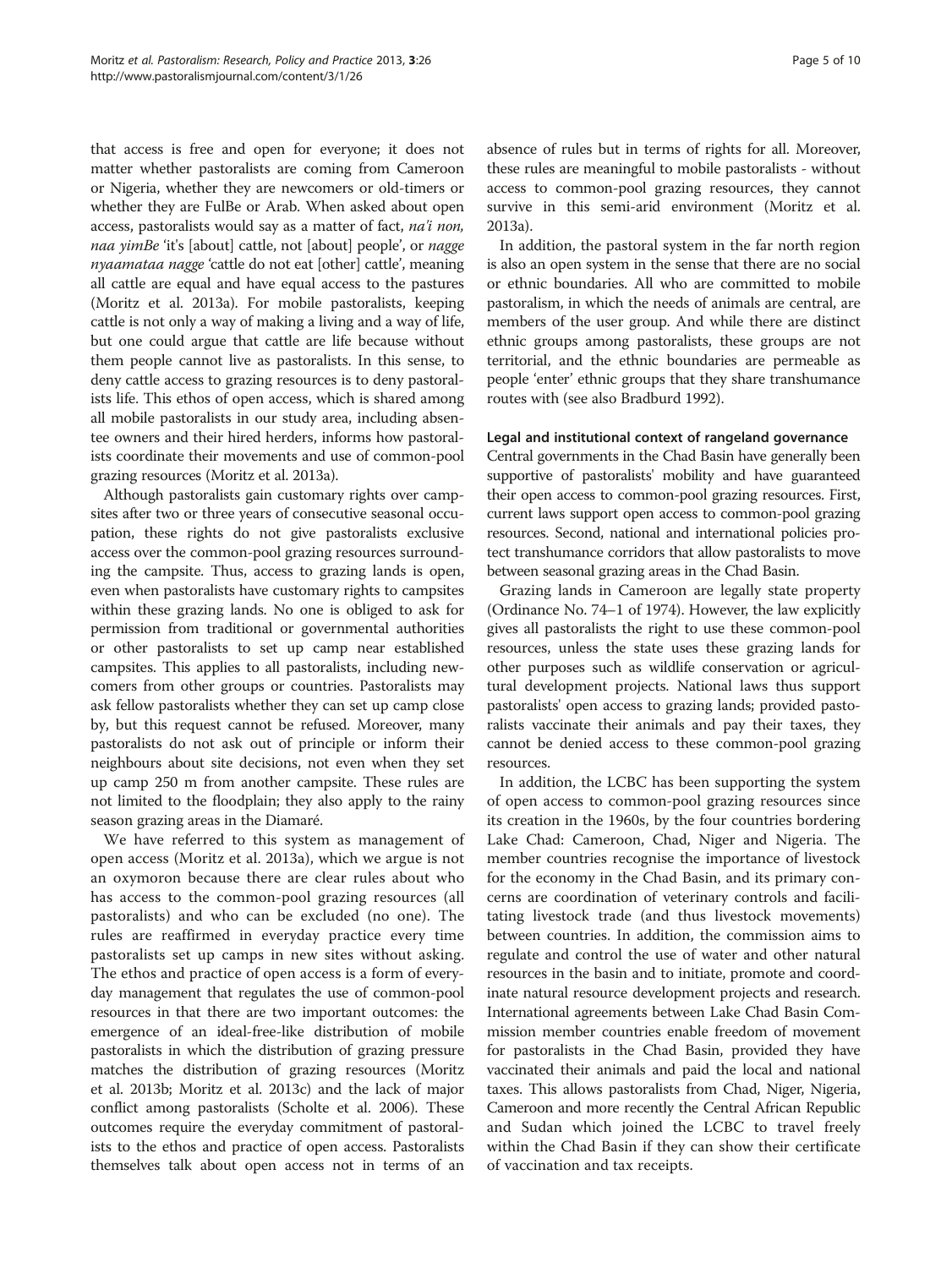While there are no specific laws concerning pastoralists' use of grazing lands in Cameroon, there are a number of decrees and ordinances that are currently used by organisations working with mobile pastoralists to protect grazing lands and transhumance corridors within the far north region. The most important and most widely used decree concerns the resolution of conflicts between agricultural and pastoral uses of land (no. 78–263). The decree specifies the procedures for settling agro-pastoral disputes at the local or district level, as well as how the committee works that is in charge of organising the agricultural and pastoral spaces. A number of the activities of these local committees are delimiting agricultural and pastoral zones, enforcing the boundaries of these zones, designating transhumance corridors, taking measures to avoid land use conflicts and resolving conflicts between agricultural and pastoral uses of land.

There are some indications that Cameroon is moving towards a comprehensive 'pastoral code' that would describe and regulate pastoral use of grazing lands, but this new law has not been voted on yet, and so most organisations working to protect pastoral infrastructure have used the decree concerning the resolution of agro-pastoral conflicts (No. 78–263) to achieve their goals.

# Protection of transhumance corridors

In the last 20 years, development and other nongovernment organisations have used the decree for settling agro-pastoral conflicts (No. 78–263) to delimit and protect the pastoral infrastructure in the far north region of Cameroon. For example, at the end of the 1990s, an international development organisation, the Waza Logone Project (IUCN), designated pastoral and agricultural zones and delimited transhumance corridors that pastoralists use to enter the Logone floodplain at the beginning of the dry season (Kari and Scholte [2001](#page-8-0)). The Waza Logone Project's main role was to motivate and organise the different stakeholders including pastoralists, agriculturalists and traditional and governmental authorities, to delimit and protect (through consensus) transhumance corridors, overnight campsites and pastoral zones. The protection of the pastoral infrastructure was critical because it concerned an important bottleneck in the network that was used by between 50,000 and 100,000 cattle every year. Since then the same process has been used by a number of Cameroonian non-governmental organisations advocating for pastoralists to protect other transhumance corridors and pastoral zones, in particular the Fédération des Eleveurs des Bovins (FEB) and the CARPA. Today about 150 km of transhumance corridors has been protected through this process, although this is still less than 10% of the transhumance corridors in the region.

Most recently, CARPA led the effort to protect another critical transhumance corridor that mobile pastoralists

take to move to the Logone floodplain (Bebisse [2011\)](#page-8-0). The corridor was blocked by a forest created by the Cameroonian government. CARPA brought all the stakeholders together, i.e. everyone with an interest in agro-pastoral conflicts, which included representatives from the agricultural and pastoral communities, representatives of the different government services (e.g. veterinary services, police), traditional authorities of all the villages along the corridor, municipal authorities (e.g. mayor and council members) and the government authorities (e.g. district head or sous-préfet). The process involved surveying the corridor, identifying conflicts along the corridor, signing an agreement, delimiting the corridor with cement markers and the creation of a local oversight (or management) committee to continue dialogue between the different user groups and support the participatory management of the corridors (Bebisse [2011](#page-8-0)).

As there are various conflicts of interest between the different stakeholders - the most important ones being political conflicts between the traditional and governmental authorities (Moritz [2006b](#page-8-0)) - the process takes considerable time and negotiation. Part of the problem is the situation of legal pluralism in which national laws are often trumped by traditional practices. For example, while the district chief (sous-préfet) is officially in charge of land rights, in practice, traditional authorities are the ones allocating land rights and adjudicating in conflicts over land in the far north region (Teyssier et al. [2003](#page-9-0)). This adds to the challenges of bringing the stakeholders together and getting them to agree on the delimitation of the corridors.

The process is also relatively expensive, not so much because of the hundreds of cement markers but because of the costs of getting everyone to the field, which includes per diem for the different officials as well as transportation costs (often a euphemism for informal payments). While local non-governmental organisations have been responsible for the organisation of the process and the negotiations between the different stakeholders, the financial support has primarily come from outsiders, in particular research and development organisations interested in protecting pastoral mobility (including our own research projects). The reliance on external funds also raises questions about the sustainability of these interventions. Due to the nature of the development funding cycle - e.g., limited funds, short duration, pressure for immediate and tangible results, uncertainty of renewal - there is often no meaningful participation and investment of the local stakeholders (Igoe [2004](#page-8-0)). What then remains of these projects are the physical cement markers but no sustainable solution to the problem of conflicting land uses (Catley et al. [2013](#page-8-0)).

However, pastoralists have also initiated the process and raised funds themselves. For example, mobile pastoralists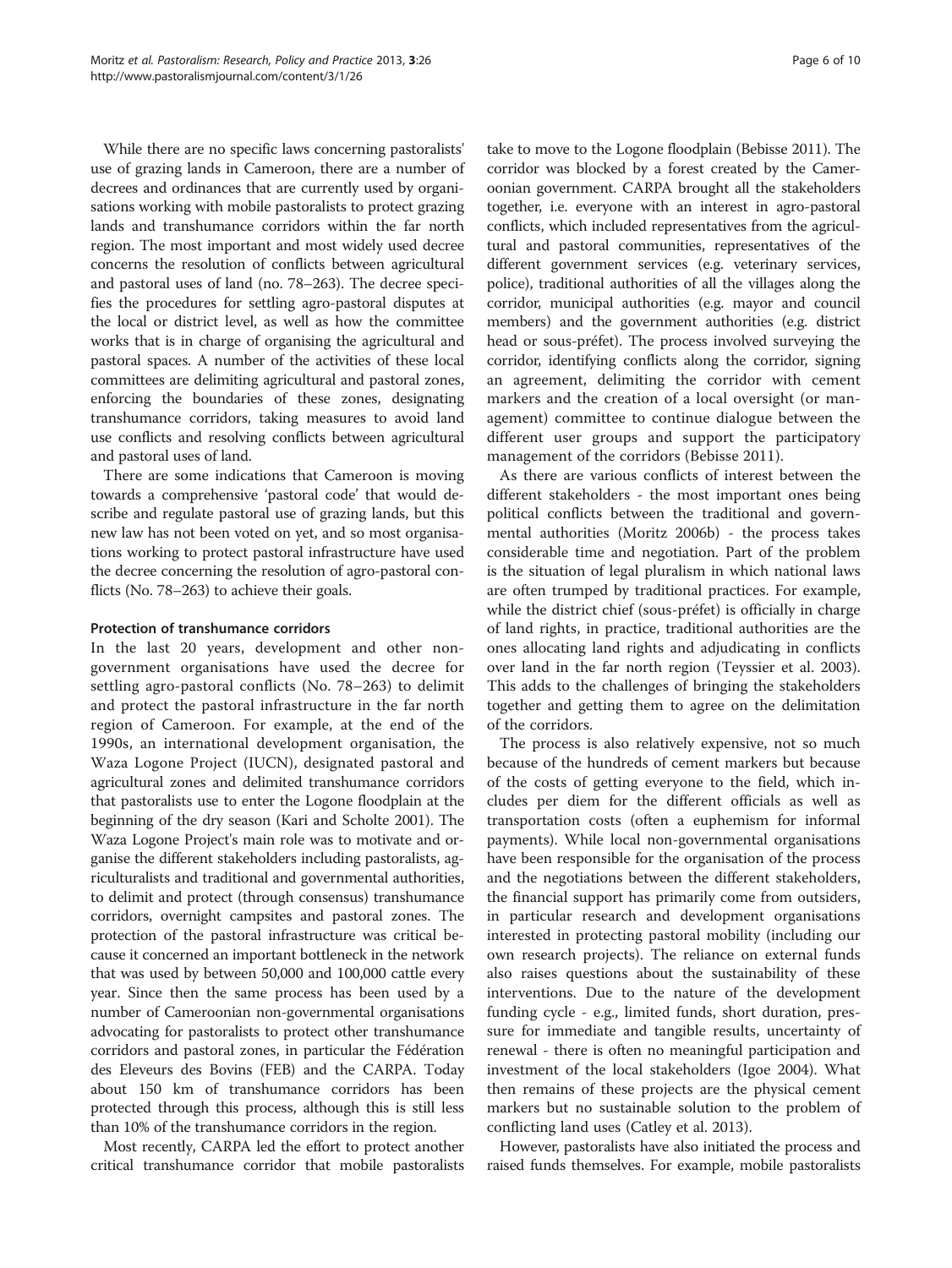have approached the traditional chief of Kolora, someone who has advocated often on behalf of mobile pastoralists, and CARPA to help them protect the corridor Kolora-Kobo-Horlong, which is a 16-km track in the overall network of transhumance corridors and used by a relatively small number of camps and households. The pastoralists also succeeded in securing access to an artificial lake for watering cattle near Kobo and a prohibition of cultivation within a 1.5-km radius of the lake. In the agreement, the parties also designated agricultural and pastoral zones in order to prevent encroachment of farms and fields into grazing lands. The total costs were 2.5 million FCFA or about US\$5,000, of which 80% came from pastoralists themselves, with 20% of matching funds from our research project.

The protection of transhumance corridors described above is no panacea. The process is not finished with the delimitation of the corridors and the creation of oversight committees. Despite the protection, oversight committees and cement markers, there continues to be encroachment of fields onto the grazing areas, campsites and transhumance corridors. One of the reasons why the delimitation of corridors currently does not offer a permanent solution is that the use of the decree for settling agro-pastoral conflicts (No. 78–263) to delimit the corridors and pastoral zones does not give them legal protection. This is only achieved when the governor or the divisional officer (préfet) signs an administrative act (arrêté) that specifies that the delimited grazing lands or corridors be exclusively reserved for pastoral use. With an administrative act, trespassers can be taken to court; without an administrative act, the only recourse is arbitration between the parties by the agro-pastoral committee. This means that continuous follow-up by advocates of mobile pastoralists, e.g. CARPA and FEB, is necessary to prod the authorities into action when there are problems along the corridors. The transhumance corridor delimited by the Waza Logone Project in the 1990s, for example, is still there, but fields have slowly expanded and now there is no longer the legally required clearance of 25 m on each side. The cement markers have disappeared or are located in sorghum fields.

Local organisations like CARPA, FEB and the Observatoire du Pastoralisme dans l'Extrême-Nord are focusing their efforts on educating stakeholders and other authorities about pastoral systems and the importance of mobility, developing and promoting new laws and policies for sustainable management of pastoral resources. In addition, they encourage the participation of pastoralists in the management of pastoral resources and infrastructure. The limitations of the current approach are that it is primarily driven by the organisations that work on behalf of mobile pastoralists. Pastoralists attend the process, but they are not taking an active role. One of the

main reasons is that very few mobile pastoralists in the far north region have any formal education. They do not speak the official languages (French, English) and do not have a good understanding of the laws and bureaucratic processes. The situation in the far north is very different from the northwest of Cameroon, which has a long tradition of pastoralists receiving formal education and pastoralists organising themselves in advocacy groups like the Mbororo Social and Cultural Development Association (Davis [1995](#page-8-0); Pelican [2008\)](#page-8-0). The problem is not limited to pastoralists attending the process; farmers were also not well represented and implicated in the process of delimiting the corridors. We observed heated discussions between farmers and the authorities during their visits to the field as the former felt excluded from the process (Bebisse [2011](#page-8-0)). The limited involvement of both pastoralists and farmers in the process has implications for the sustainability of the existing infrastructures.

# Discussion: Governance of open systems

What are the implications of management of open systems (Moritz et al. [2013a](#page-8-0)) for the governance of pastoral infrastructure and in particular the protection and delimitation of transhumance corridors?

First, because we are dealing with an open system in which mobile pastoralists are not bounded to one particular place, the protection of pastoral resources and infrastructure should be for all pastoralists (and not just for current users), and all pastoralists should have the right to use the associated infrastructure of campsites, watering points and transhumance corridors. Because mobile pastoralists in the Chad Basin operate in an open system, it is critical that mobility is supported at the supra-national level of the Lake Chad Basin Commission as well as the national, regional and local levels. However, currently there is a tension between laws and policies at the national and supra-national level, which support pastoral mobility in an open system, and its implementation at the local and regional levels. The interests at the national and supranational level, in support of pastoral mobility, are often not aligned with those at the regional and local levels, where there are governmental as well as traditional authorities with primarily agricultural constituencies. For example, at the national level, authorities benefit from the free movement of cattle because of taxes and other levies on pastoralists and livestock traders, whereas at the local level, authorities derive most of their income from agricultural populations.

Second, the delimitation of corridors has the potential to reduce pastoralists' flexibility in mobility. The annual transhumance movements between the rainy season grazing lands in the Diamaré plains and the dry season grazing lands in the Logone floodplain have a long history, going back at least 60 years (Mouchet [1960](#page-8-0)). But the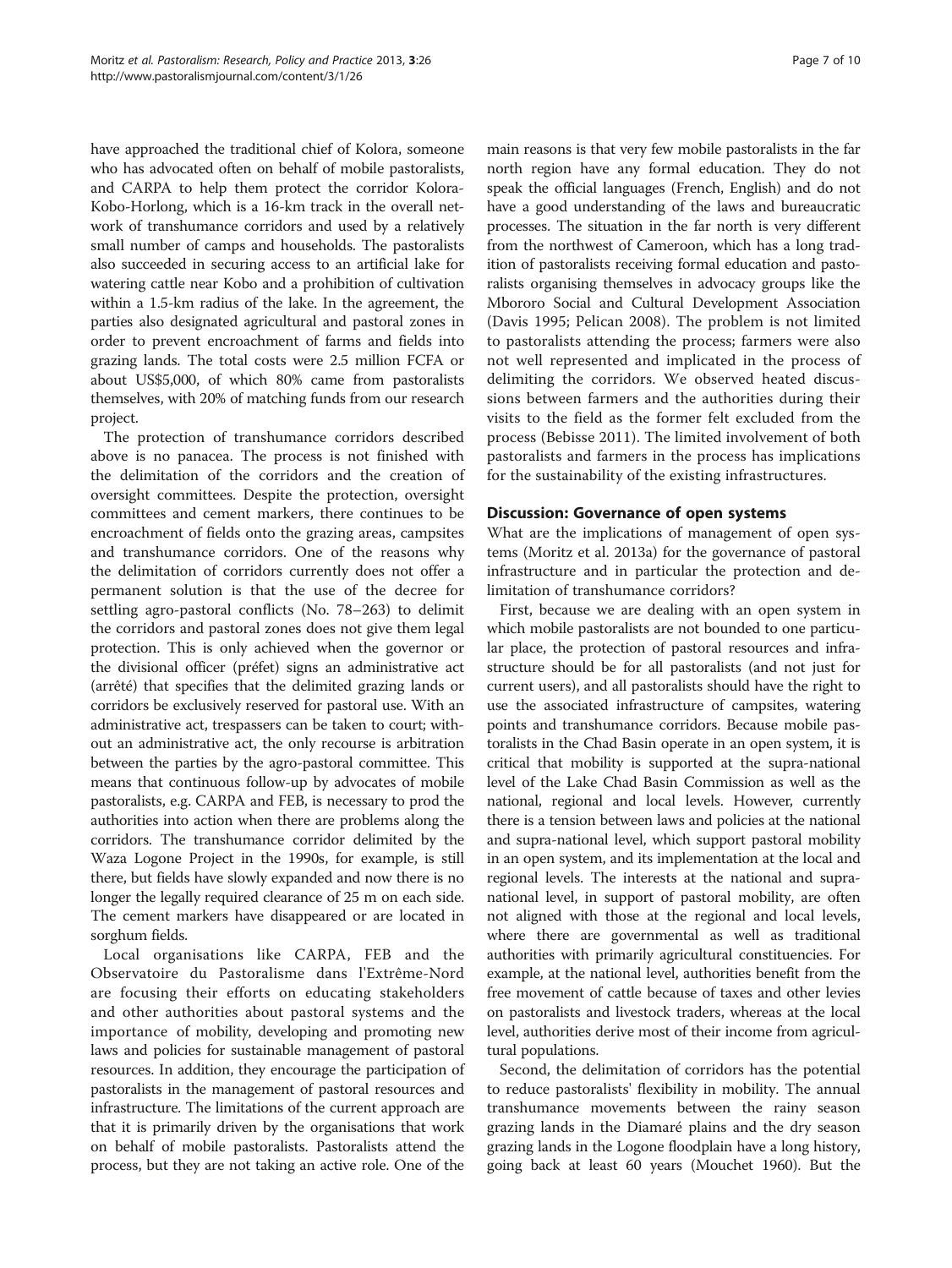routes that pastoralists took to reach the floodplain have changed considerably in that period (and continue to change) following major land use changes along these routes. For pastoralists, it is most critical to be able to move from one seasonal grazing area to another, and the corridors are primarily a means to an end. The recent history of transhumance corridors shows that while some corridors are being closed off, new ones are opening up. Transhumance orbits change over time because of social and ecological reasons and so do the transhumance corridors that take pastoralists to different seasonal grazing areas in the Chad Basin.

The infrastructure of transhumance corridors in the far north region of Cameroon, where we conduct our research, reflects the openness and flexibility of this pastoral system as it facilitates the movements within and between seasonal grazing areas. Recognising the importance of mobility for sustainable development of pastoral systems, development organisations working with mobile pastoralists have engaged in several projects in which transhumance corridors were delimited and demarcated, as we described above. However, the protected status has not prevented encroachment on these routes; cement markers delimiting the corridors are now located in sorghum fields. In response, pastoralists are using new routes, which they claim are sometimes better than the ones that they lost.

Third, it is also important to realise that the delimitation of corridors has its own set of problems because it fixes not only the infrastructure but also the institutions that govern these infrastructures. In some ways, the process of delimitation of corridors and pastoral zones gives pastoralists a sense of entitlement to particular corridors or grazing areas, which makes them more likely to appeal to the authorities and the oversight committees to resolve conflicts, whereas they used to be more flexible in their resolution of conflicts in the past (Drent, in preparation). The appeal to authorities often has the opposite effect and leads to permanent conflict that is perpetuated by the authorities seeking rents from both herders and farmers (Moritz [2006b](#page-8-0)). More importantly, the involvement of authorities reduces the options for local user groups of herders and farmers to find their own negotiated and flexible low-stakes solutions for the conflicts that are inherent to the mosaic of land use characteristic of the Sahelian and Sudanian zones of West and Central Africa. In their comparison of herder-farmer conflicts in northwest Cameroon and Burkina Faso, Dafinger and Pelican [\(2006](#page-8-0)) observed a similar phenomenon. After the creation of agricultural and pastoral zones in northwest Cameroon, the number of disputes decreased but their intensity increased, and they tended to escalate to larger conflicts. Dafinger and Pelican ([2006\)](#page-8-0) argued that the creation of land use zones reduced daily negotiations between herders

and farmers and their ability to resolve them without involvement of the authorities. We see similar developments in the far north region of Cameroon, with the protection of transhumance corridors.

We have argued that while it is important to protect pastoralists' rights of access to grazing resources in an open system, this is not the same as delimiting pastoral infrastructures. This is one of the key lessons of the 'paradox of pastoral land tenure' - pastoralists' need of secure access to pasture and water but also flexibility in resource use (Fernández-Giménez [2002\)](#page-8-0). The critical lesson here is that governance should be focused on supporting the flexibility of pastoral mobility in an open system, and this is not achieved by mapping, fixing and delimiting the corridors, which may even have the opposite effect. The desire to map, fix and delimit the 'invisible pastoral infrastructure' is an example of what the political scientist James Scott has described as modernist legibility project in his book Seeing Like a State (Scott [1998](#page-9-0)). One of the assumptions guiding development projects, including our own previous efforts, is that the invisibility is a problem and that by mapping and delimiting the infrastructure - making it visible and legible - transhumance corridors can be protected. However, we argue that these legibility projects have their own limitations because it fixes infrastructures and institutions where flexibility in movements and conflict resolution are more appropriate.

What is then our proposed approach? How to protect pastoralists' rights to resources as well as their freedom to move? The protection of seasonal grazing areas and transhumance corridors is still important. But rather than thinking about the delimitation of zones and corridors as the end of the process (or conversation), it may be more useful to think of the delimitation as the means of the process or the start of a conversation about the management of common-pool resources. In this view, the protection and delimitation of one particular transhumance corridor is not a permanent solution; it is an argument for pastoralists' user rights in a broader conversation about the management of common-pool resources. In this conversation, there will be counter-arguments and the likely result is that the path of the corridor will likely change. However, the end goal for pastoralists in this conversation is not to protect particular resources but to protect their general user rights and their freedom to move.

#### Competing interests

The authors declare that they have no competing interests.

#### Authors' contributions

The manuscript is the product of a long-term collaboration and draws on our respective research projects with pastoralists in the far north region of Cameroon. MM wrote the first draft and we edited the manuscript as a team. All authors read and approved the final manuscript.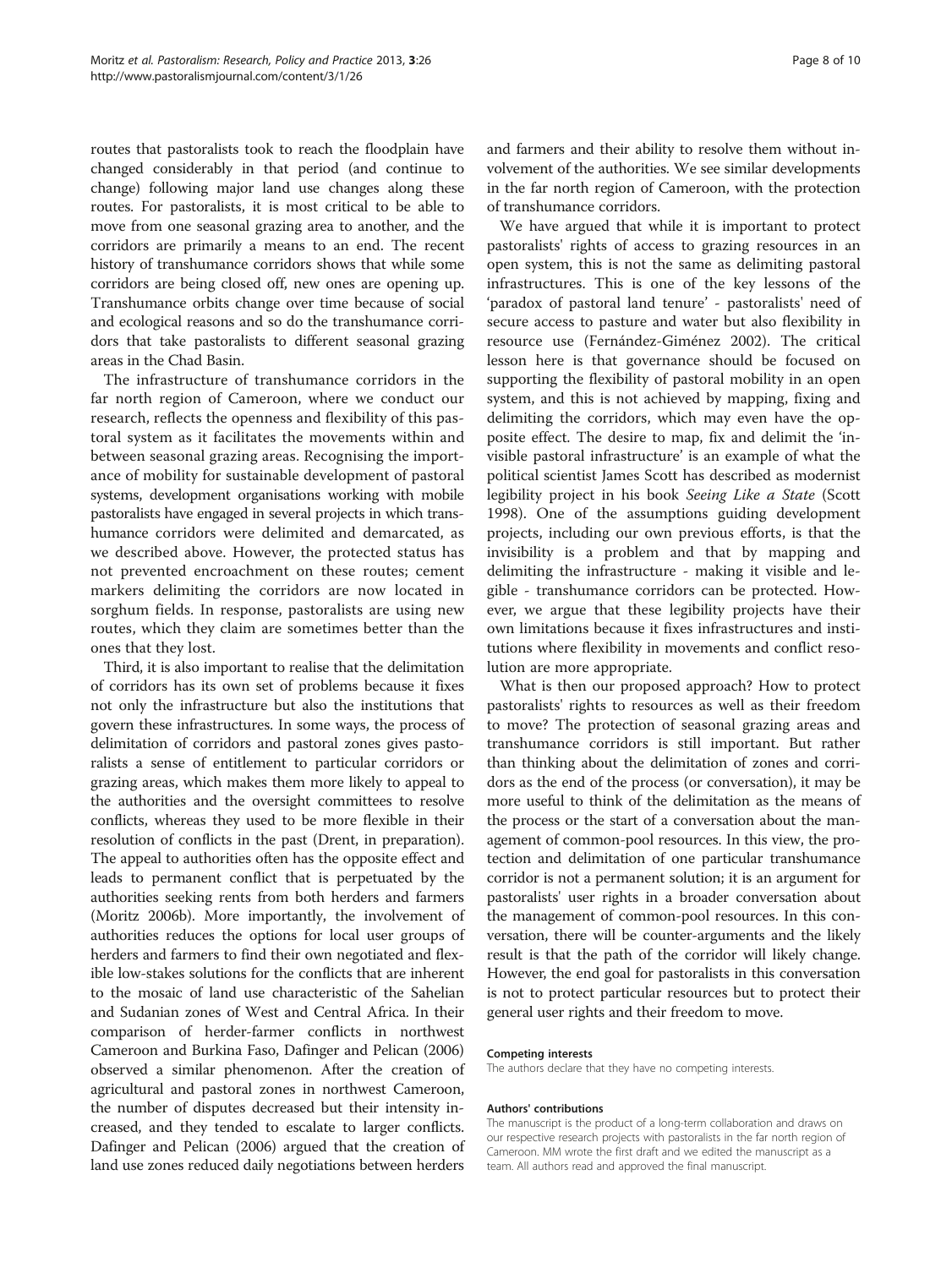#### <span id="page-8-0"></span>Authors' information

MM is an anthropologist and involved in several longitudinal, transdisciplinary research projects that examine pastoral systems within the analytical framework of coupled human and natural systems. BLC has an MA in social sciences specialising in development and conflict resolution. She studied land use conflicts and protection of transhumance corridors in Bogo, Cameroon. AD is a Ph.D. candidate at the Max Planck Institute for Social Anthropology. His research interests are legal anthropology, conflict studies, pastoralism, ecology and resource management. SK is a Co-Director of the Center for Support to Research and Pastoralism (CARPA) and has years of experience working in pastoral development in the Far North of Cameroon. MA is a development planning and environmental management expert currently a Lecturer at the Department of Environmental Sciences, Higher Institute of the Sahel at the University of Maroua and pursuing his Ph.D. in Geography. He is also Co-Director of the Center for Support to Research and Pastoralism (CARPA). PS is an ecologist, specialised in conservation in a development context, in protected area and rangeland management, biodiversity inventories, governance, rural development, ecotourism, training and education. He has experience with the management, formulation and evaluation of programs in the main global ecosystems.

#### Acknowledgements

This research has been supported by the National Science Foundation (BCS-0748594), the National Geographic Society (8306–07), and the Division of Social and Behavioral Sciences and the Anthropology Department at the Ohio State University. We want to thank the Ministry of Scientific Research and Innovation (MINRESI), the Ecole de Faune de Garoua and the University of Maroua for granting research permission and research affiliation.

#### Author details

<sup>1</sup>Department of Anthropology, The Ohio State University, 174 W 18th Avenue, Columbus, OH 43210-1106, USA. <sup>2</sup>Department of Social Sciences, University of Maroua, Maroua BP 46, Cameroon. <sup>3</sup>Max Planck Institute for Social Anthropology, Advokatenweg 36, Halle 06114, Germany. <sup>4</sup>Center for Support to Research and Pastoralism (CARPA), Maroua BP 383, Cameroon. 5 Department of Environmental Sciences, University of Maroua, Maroua BP 46, Cameroon. <sup>6</sup>Nieuwe Teertuinen 12c, Amsterdam 1013 LV, The Netherlands.

#### Received: 5 May 2013 Accepted: 22 August 2013 Published: 4 October 2013

#### References

- Bebisse, L. 2011. Gestion des conflits fonciers, mobilite patorale et securisation des pistes de transhumance: Cas du projet de securisation de la piste de transhumance de bogo dans l'extreme-nord du Cameroun. MA thesis: University of Maroua.
- Behnke, RH, I Scoones, and C Kerven (eds.). 1993. Range ecology at disequilibrium: New models of natural variability and pastoral adaptation in African savannas. London: Overseas Development Institute.
- Boutrais, J (ed.). 1984. Le Nord du Cameroun: Des hommes, une région. Paris: ORSTOM.
- Bradburd, DA. 1992. Territoriality and Iranian pastoralists: Looking out from Kerman. In Mobility and territoriality: Social and spatial boundaries among foragers, fishers, pastoralists, and peripatetics, ed. M.J. Casimir and A. Rao, 309–327. New York: Berg.
- Catley, A, J Lind, and I Scoones. 2013. Development at the margins: Pastoralism in the Horn of Africa. In Pastoralism and development: Dynamic change at the margins, ed. A. Catley, J. Lind, and I. Scoones, 1–26. London: Routledge and Earthscan.
- Dafinger, A, and M Pelican. 2006. Sharing or dividing the land? Land rights and herder-farmer relations in Burkina Faso and Northwest Cameroon. Canadian Journal of African Studies 40: 127–151.
- Davis, L. 1995. Opening political space in Cameroon: The ambiguous response of the Mbororo. Review of African Political Economy 22: 213–228.
- Ellis, JE, and DM Swift. 1988. Stability of African pastoral ecosystems: Alternative paradigms and implications for development. Journal of Range Management 41: 450–459.
- Fernández-Giménez, ME. 2002. Spatial and social boundaries and the paradox of pastoral land tenure: A case study from postsocialist Mongolia. Human Ecology 30: 49–79.
- Flintan, F. 2012. Protecting livestock mobility routes: Lessons learned. Rome: International Land Coalition.
- Frantz, C. 1986. Fulani continuity and change under five flags. In Pastoralists of the West African savanna, ed. M. Adamu and A.H.M. Kirk-Greene, 16–39. Manchester: Manchester University Press.
- Frechou, H. 1966. L'elevage et le commerce du betail dans le nord du Cameroun. Paris: ORSTROM.
- Galvin, KA. 2009. Transitions: Pastoralists living with change. Annual Review of Anthropology 38: 185–198.
- Galvin, KA, RS Reid, RH Behnke, and NT Hobbs (eds.). 2008. Fragmentation in semi-arid and arid landscapes consequences for human and natural landscapes. Dordrecht: Springer.
- Hesse, C. 2000. Gestion des parcours: Qui en est responsable et qui y a droit? In Elevage et gestion de parcours au Sahel, implications pour le développement, ed. E. Tielkes, E. Schlecht, and P. Hiernaux, 139–153. Stuttgart: Grauer.

Horowitz, MM. 1986. Ideology, policy, and praxis in pastoral livestock development. In Anthropology and rural development in West Africa, ed. M.M. Horowitz and T.M. Painter, 251–272. Boulder: Westview.

- Igoe, J. 2004. Conservation and globalization: A study of national parks and indigenous communities from East Africa to South Dakota. Belmont: Wadsworth/Thompson Learning.
- IUCN. 2011. The land we graze: A synthesis of case studies about how pastoralists' organizations defend their land rights. Nairobi: IUCN ESARO.
- Kari, S, and P Scholte. 2001. La réhabilitation pastorale de la plaine d'inondation waza-logone (Cameroun): Comment consolider sa réussite écologique? In Atelier regional: Les approches de la gestion des pâturages et les projets de développement: Quelles perspectives? ed. E. Tielkes, E. Schlecht, and P. Hiernaux, 315–316. Niamey: Grauer.
- Kerven, C. 1992. Customary commerce: A historical reassessment of pastoral livestock marketing in Africa, vol. 15. ODI agricultural occasional paper. London: Overseas Development Institute.
- McCabe, JT. 2004. Cattle bring us to our enemies: Turkana ecology, politics, and raiding in a disequilibrium system. Ann Arbor: Michigan University Press.
- Moritz, M. 2003. Commoditization and the pursuit of piety: The transformation of an African pastoral system. Dissertation: University of California at Los Angeles.
- Moritz, M. 2006a. Changing contexts and dynamics of farmer-herder conflicts across West Africa. Canadian Journal of African Studies 40: 1–40.
- Moritz, M. 2006b. The politics of permanent conflict: farmer-herder conflicts in Northern Cameroon. Canadian Journal of African Studies 40: 101–126.
- Moritz, M. 2008. Competing paradigms in pastoral development? A perspective from the Far North of Cameroon. World Development 36: 2243–2254.
- Moritz, M. 2010. Crop–livestock interactions in agricultural and pastoral systems in West Africa. Agriculture and Human Values 27: 119–128.
- Moritz, M. 2012. Pastoral intensification in West Africa: Implications for sustainability. Journal of the Royal Anthropological Institute 18: 418–438.
- Moritz, M, E Soma, P Scholte, T Juran, L Taylor, S Kari, and N Xiao. 2010. An integrated approach to modeling grazing pressure in pastoral systems: The case of the Logone floodplain (Cameroon). Human Ecology 38: 775–789.
- Moritz, M, P Scholte, IM Hamilton, and S Kari. 2013a. Open access, open systems: Pastoral management of common-pool resources in the Chad Basin. Human Ecology 41: 351–365.
- Moritz, M, IM Hamilton, P Scholte, and Y-J Chen. 2013b. Ideal free distributions of mobile pastoralists within multiple seasonal grazing areas. Journal of Arid Environments. in press.
- Moritz, M, IM Hamilton, Y-J Chen, and P Scholte. 2014. Mobile pastoralists in the Logone Floodplain distribute themselves in an Ideal Free Distribution. Current Anthropology 55.
- Mouchet, J. 1960. Enquête entomologique dans le Logone et Chari (13–25 mai 1960). I: Le Foyer de glossines du Logone et Chari. II: L'Anophélisme et les possibilités de lutte antipaludique. III: La Transhumance des "Foulbé" dans les "yaéré". Paris: IRCAM.
- Niamir-Fuller, M. (ed.). 1999. Managing mobility in African rangelands: The legitimization of transhumance. London: Intermediate technology.
- Pelican, M. 2008. Mbororo claims to regional citizenship and minority status in North-West Cameroon. Africa. The Journal of the International African Institute 78: 540–560.
- Raynaut, C. 2001. Societies and nature in the Sahel: Ecological diversity and social dynamics. Global Environmental Change 11: 9–18.
- Scholte, P, and J Brouwer. 2008. The relevance of key resource areas for largescale movements of livestock: Developing the KRA-concept based on examples from Sahelian floodplains. In Resource ecology: Spatial and temporal